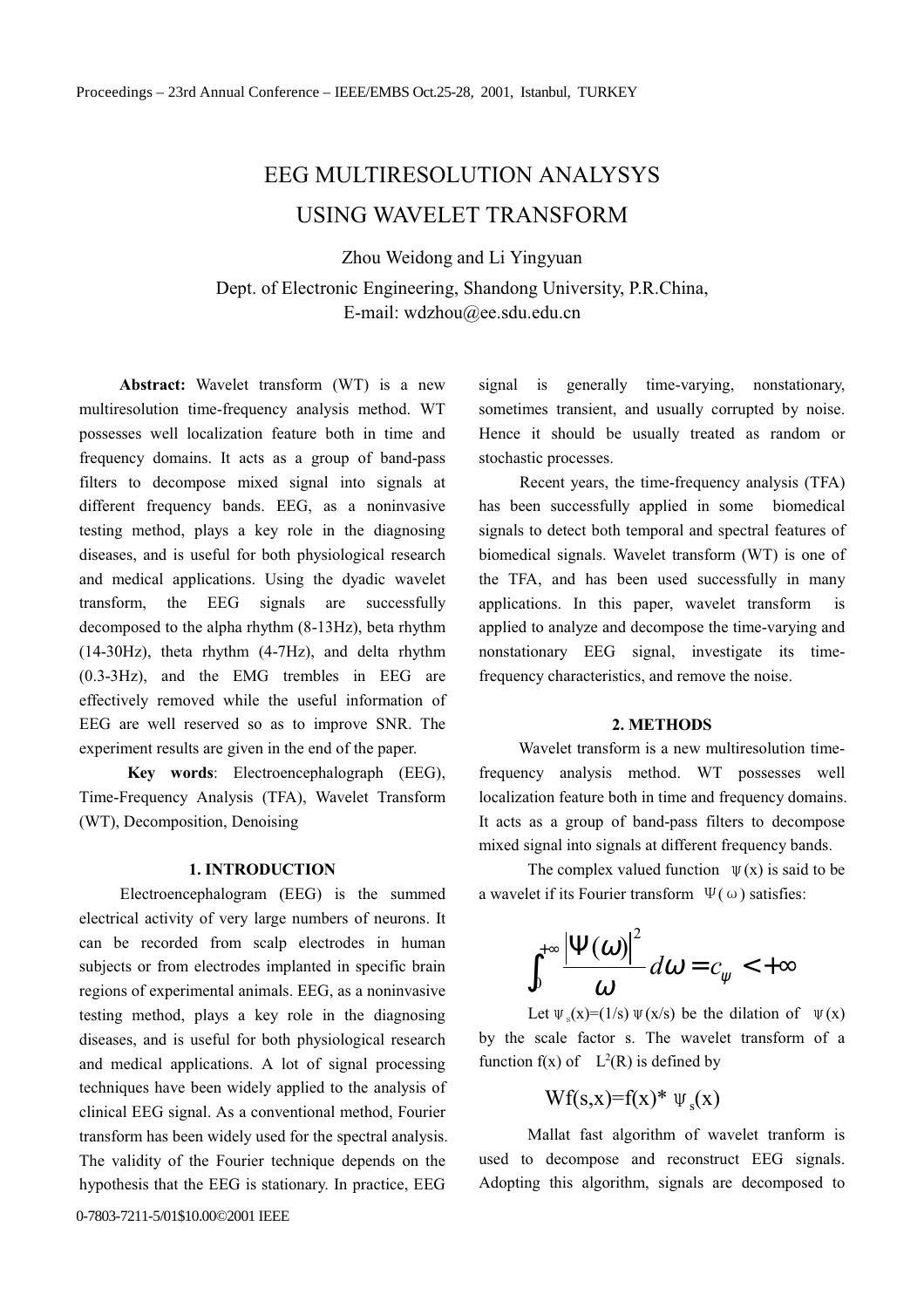| <b>Report Documentation Page</b>                                                                                                                                                                                                              |                           |                                                    |
|-----------------------------------------------------------------------------------------------------------------------------------------------------------------------------------------------------------------------------------------------|---------------------------|----------------------------------------------------|
| <b>Report Date</b><br>25 Oct 2001                                                                                                                                                                                                             | <b>Report Type</b><br>N/A | Dates Covered (from to)                            |
| <b>Title and Subtitle</b><br><b>EEG Multiresolution Analysys Using Wavelet Transform</b>                                                                                                                                                      |                           | <b>Contract Number</b>                             |
|                                                                                                                                                                                                                                               |                           | <b>Grant Number</b>                                |
|                                                                                                                                                                                                                                               |                           | <b>Program Element Number</b>                      |
| Author(s)                                                                                                                                                                                                                                     |                           | <b>Project Number</b>                              |
|                                                                                                                                                                                                                                               |                           | <b>Task Number</b>                                 |
|                                                                                                                                                                                                                                               |                           | <b>Work Unit Number</b>                            |
| Performing Organization Name(s) and Address(es)<br>Dept. of Electronic Engineering Shandong University P.R.<br>China                                                                                                                          |                           | <b>Performing Organization Report Number</b>       |
| <b>Sponsoring/Monitoring Agency Name(s) and Address(es)</b>                                                                                                                                                                                   |                           | <b>Sponsor/Monitor's Acronym(s)</b>                |
| US Army Research, Development & Standardization Group<br>(UK) PSC 802 Box 15 FPO AE 09499-1500                                                                                                                                                |                           | <b>Sponsor/Monitor's Report Number(s)</b>          |
| <b>Distribution/Availability Statement</b><br>Approved for public release, distribution unlimited                                                                                                                                             |                           |                                                    |
| <b>Supplementary Notes</b><br>Papers from 23rd Annual International Conference of the IEEE Engineering in Medicine and Biology Society, October<br>25-28, 2001, held in Istanbul, Turkey. See also ADM001351 for entire conference on cd-rom. |                           |                                                    |
| <b>Abstract</b>                                                                                                                                                                                                                               |                           |                                                    |
| <b>Subject Terms</b>                                                                                                                                                                                                                          |                           |                                                    |
| <b>Report Classification</b><br>unclassified                                                                                                                                                                                                  |                           | <b>Classification of this page</b><br>unclassified |
| <b>Classification of Abstract</b><br>unclassified                                                                                                                                                                                             |                           | <b>Limitation of Abstract</b><br>UU                |
| <b>Number of Pages</b><br>3                                                                                                                                                                                                                   |                           |                                                    |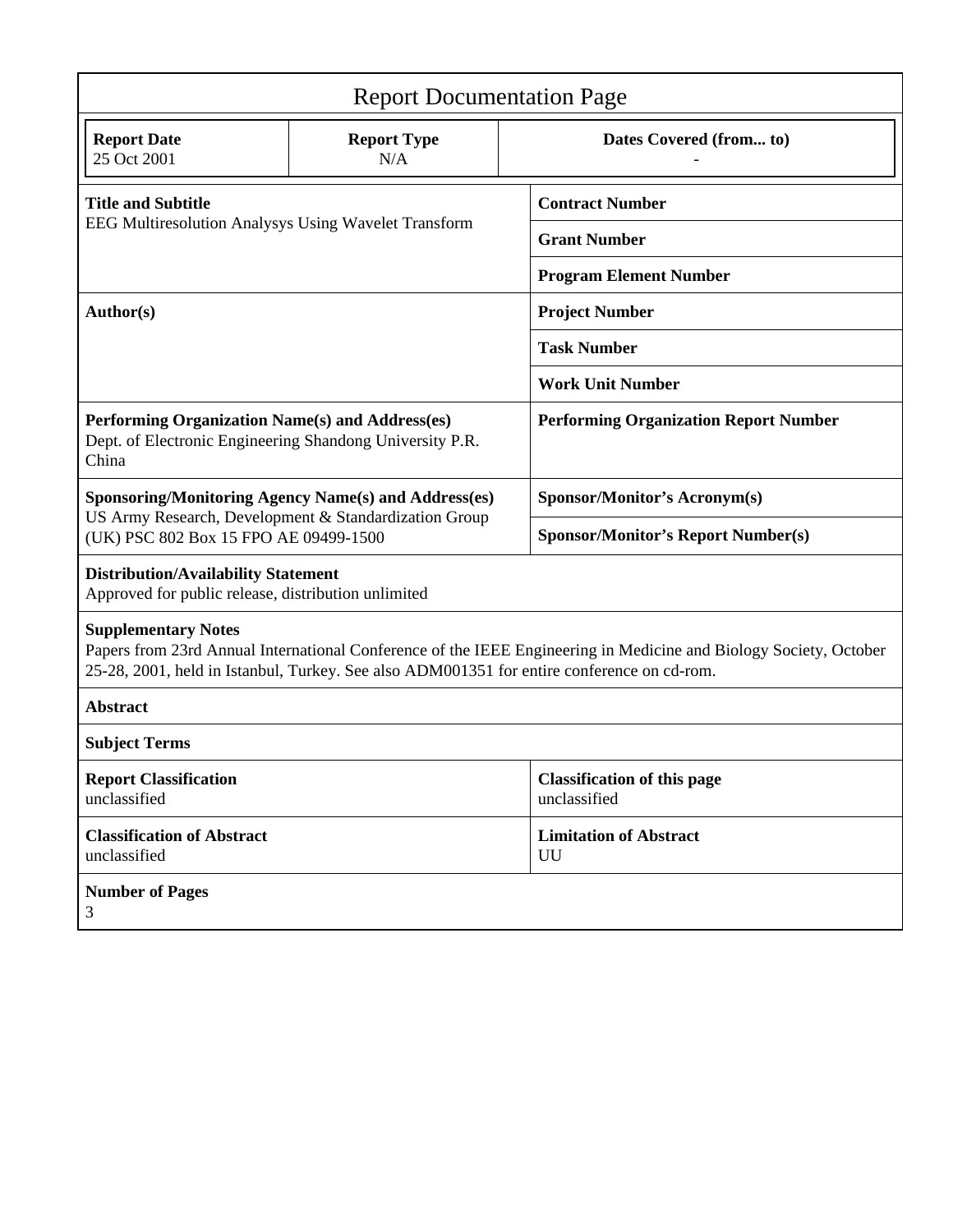Proceedings - 23rd Annual Conference - IEEE/EMBS Oct.25-28, 2001, Istanbul, TURKEY

wavelet coefficients in different scales. Some coefficients related to noises are discarded, and the remained signals are reconstructed by inverse WT, then noises can be removed.

Mallat proved that the average density of modulus maxima of a white noise is inversely proportional to the scale s of WT. If the Lipschitz exponent of  $f(x)$  is  $\alpha$ , there exists a constant K and

 $|Wf(s,x)| \leq Ks^{\alpha}$ 

If let the scale  $s=2^j$ , then we have

$$
\mid \, \mathrm{Wf}(2^{\mathrm{j}}, \mathrm{x}) \, \mid \, \leqslant \mathrm{K}2^{\mathrm{j} \, \mathrm{a}}
$$

Since EEG has singularities with positive Lipschitz exponent and the Lipschitz exponent of noise is negative, WT of EEG and noises present different

inclination with the increase of scale,. Energy of noises concentrate on  $2<sup>1</sup>$  scale and decrease significantly when the scale increases, while EEG concentrates mainly on scales  $2^2-2^5$ . By eliminating wavelet coefficients of small scales, denoised EEG are reconstructed by other scales, and the useful signals of EEG are well reserved while noises are removed effectively.

### 3. RESULTS

Using the dyadic wavelet transform, we successfully decompose the EEG signals to the alpha rhythm (8-13Hz), beta rhythm (14-30Hz), theta rhythm  $(4-7Hz)$ , and delta rhythm  $(0.3-3Hz)$  as shown in Fig.1, and effectively remove the EMG trembles in EEG while the useful information of EEG are well reserved so as to improve SNR as shown in Fig. 2.



Fig.1 Noisy EEG signal and its wavelet transform at different scales. Scale1 to scale5: dyadic wavelet transform of EEG signal from scale 2<sup>1</sup> to 2<sup>5</sup>.